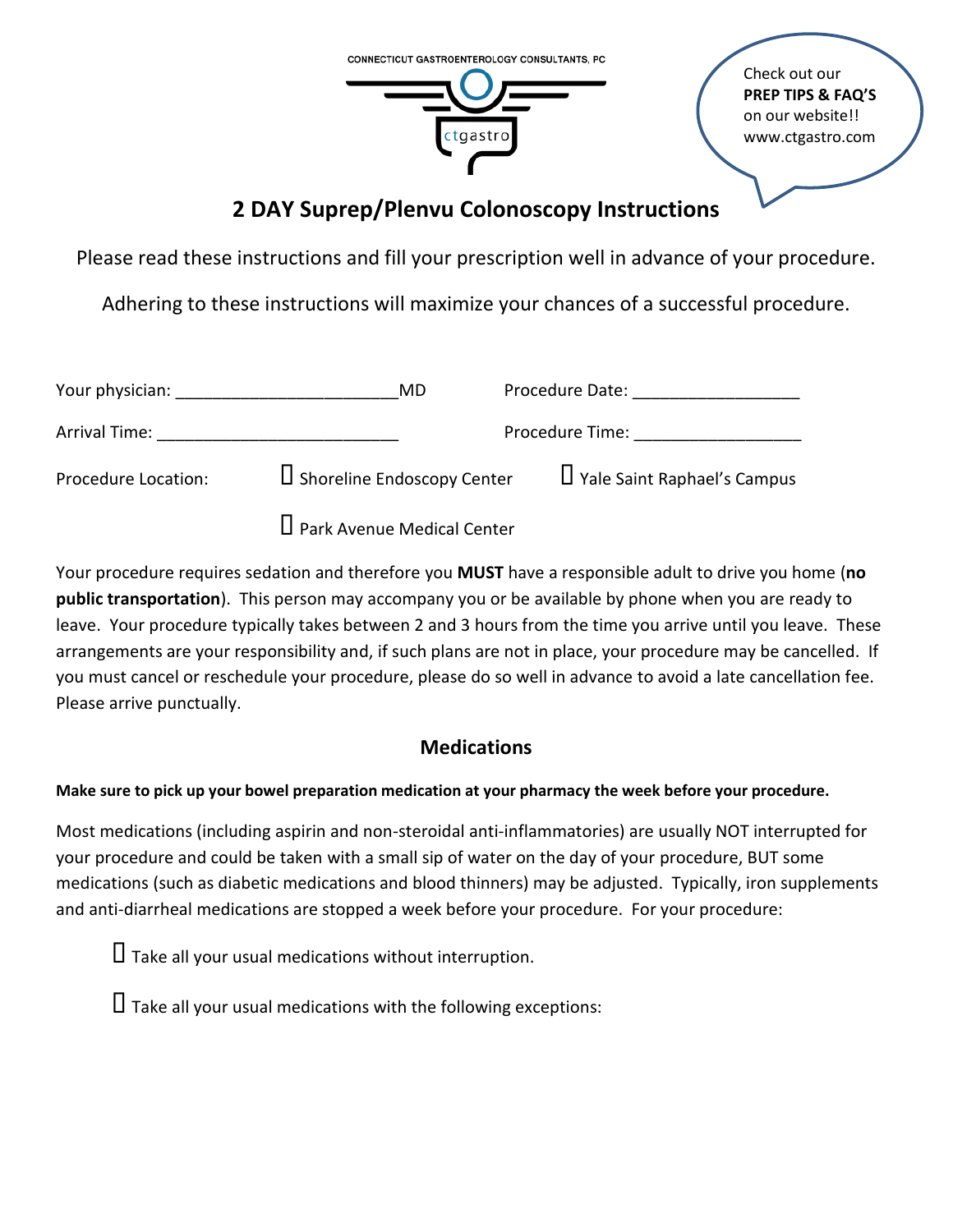#### **2 DAY Suprep/Plenvu Bowel Prep Instructions**

Removing the contents of the colon is essential for a successful colonoscopy. If your bowel is not adequately cleansed, your exam may be limited, and abnormalities may be missed; your procedure could be prolonged; or your exam may be repeated / rescheduled.

### **2 DAYS BEFORE your colonoscopy:**

#### **Start drinking clear liquids all day. NO SOLID FOOD.**

**Clear liquids** include water, coffee/tea, clear broth/bouillon, soda, fruit juice (without pulp), sports drinks such as Gatorade, PowerAde, Italian ice and jello. (**NO red jello or red liquids**). STAY HYDRATED BY DRINKING CLEAR LIQUIDS. Milk and other dairy products or substitutes are NOT allowed. NO alcoholic beverages.

At **6PM, drink 1 bottle of Magnesium Citrate** (you can buy this over the counter)

## **The DAY BEFORE your colonoscopy:**

**Continue to drink clear liquids all day until your colonoscopy. NO SOLID FOOD.** Stay hydrated through the prep with plenty of clear liquids.

At **6PM**, mix the first bottle (Suprep) or packet #1 (Plenvu) with water and fill to the 16 oz. line on the cup provided and drink it. Follow with an additional 32 oz. of water!

**6 hours before your colonoscopy (at \_\_\_\_\_\_AM),** mix the second bottle (Suprep) or packet #2 (2 pouches total of Plenvu) with water and fill to the 16 oz line on the cup provided and drink it. Follow with 32 ounces of water!

#### **You must finish this second dose of the preparation at least 4 hours before your colonoscopy.**

If you are having trouble with the taste of the bowel prep solution, you can flavor it with white grape juice, tea bags, sugar, honey or lemon. Some find it helpful to add ice and drink it through a straw and eat lemon Italian ice afterward.

### **\*\*\*\*\*\*\*\*NOTHING BY MOUTH 4 HOURS BEFORE YOUR PROCEDURE\*\*\*\*\*\*\*\***

After taking the laxative prep, you will have diarrhea. In general, stay well hydrated - this will help you feel well and improve the quality of your prep. Rarely, patients experience abdominal cramps, bloating, discomfort or nausea and if this occurs, give yourself a short break of about 30 minutes. These symptoms typically improve with time or with bowel movements.

## **Please call with any questions, concerns or symptoms (203) 777-0304.**